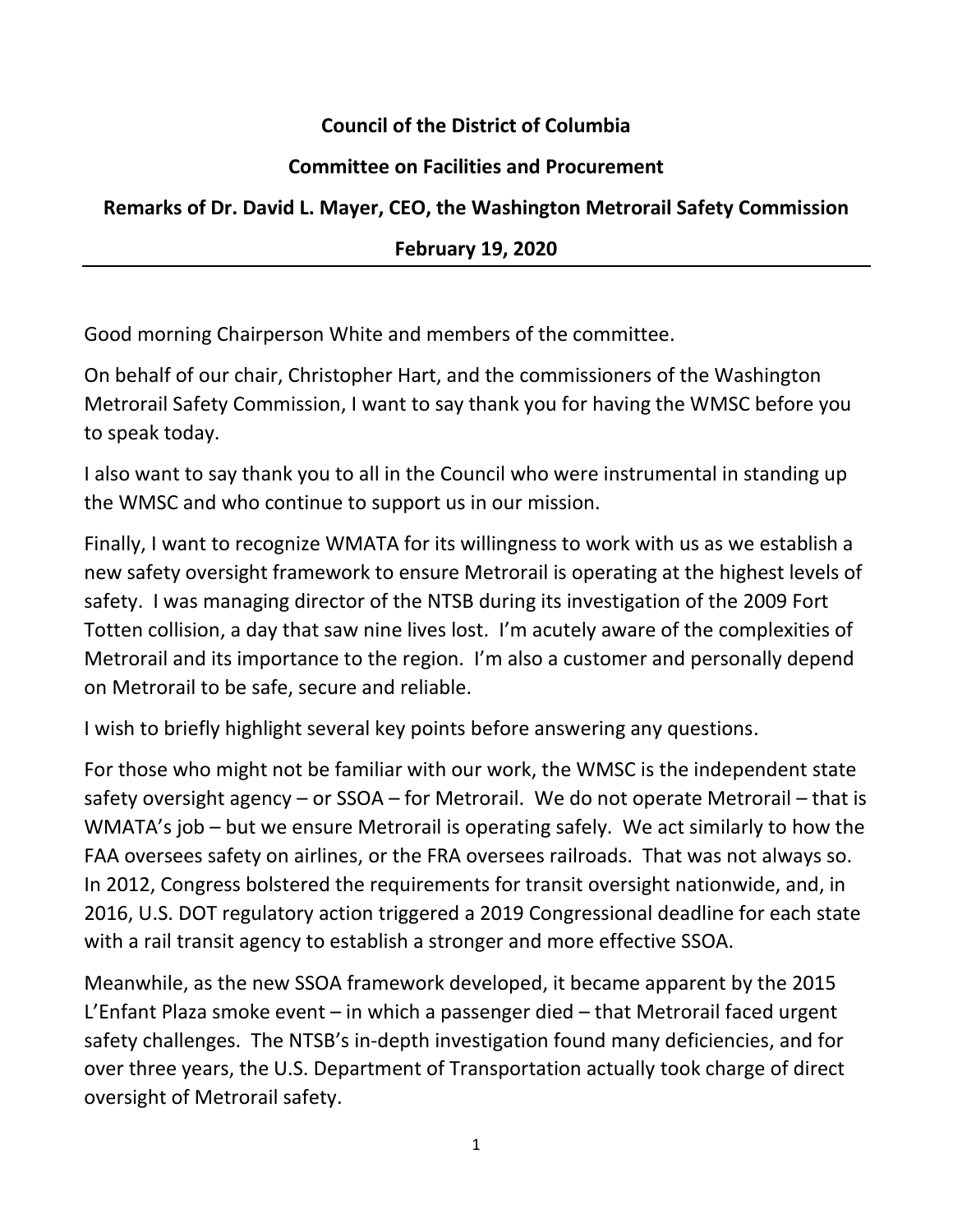In 2017, Maryland, Virginia and DC all enacted identical legislation establishing the WMSC, which Congress ratified in 2017, granting the WMSC significant enforcement and access powers. The three jurisdictions appointed commissioners and elected Christopher Hart as chair. He served as NTSB vice chairman during the Fort Totten investigation and as NTSB chairman during the L'Enfant investigation. I joined in 2018 as CEO and began building a team of experts in rail safety.

In March 2019 – just under a year ago – the FTA officially certified our oversight program, returning to the region WMATA safety oversight the U.S. DOT had taken over in 2015. We are fully up and running. We use our authority to carry out six core functions, which I will address in order:

**First, investigations.** Our program requires WMATA to conduct thorough investigations of safety incidents, and those investigations culminate in detailed reports. The WMSC participates extensively in the investigation process, and ultimately, it is the WMSC that owns the investigation reports that WMATA produces. If the reports that WMATA produces meet our standards, our commissioners will adopt them; otherwise, we send them back to WMATA to resolve any issues. So far, that process has worked. We've adopted twenty-two investigation reports at public meetings, which are all on our website for public review. We just reviewed and considered for adoption five at our public meeting last week.

**Second, inspections.** Our experts have been in the system vigilantly since we were certified. We're inspecting track and structures, signals systems, electrical power and railcars and have carried out observations on trains and in the Rail Operations Control Center or ROCC, where WMSC staff currently spend about 40 hours per week observing activities on all three shifts. We've undertaken approximately seventy risk-based inspections since March 2019, pointing out deficiencies to WMATA and verifying fixes.

**Third, audits.** We conduct safety audits of Metrorail. We presented our findings on track inspection and maintenance at last week's public meeting, including sixteen findings where Metrorail must make changes to fix safety gaps we've discovered. We're finalizing a second audit of WMATA's efforts to protect workers from hazards on the tracks. In the weeks ahead, we'll audit Metrorail's operations control center and rail operations.

**Fourth, Corrective Action Plans or "CAPs."** When the WMSC was certified, we integrated 101 CAPs the U.S. DOT had been overseeing into our framework. Since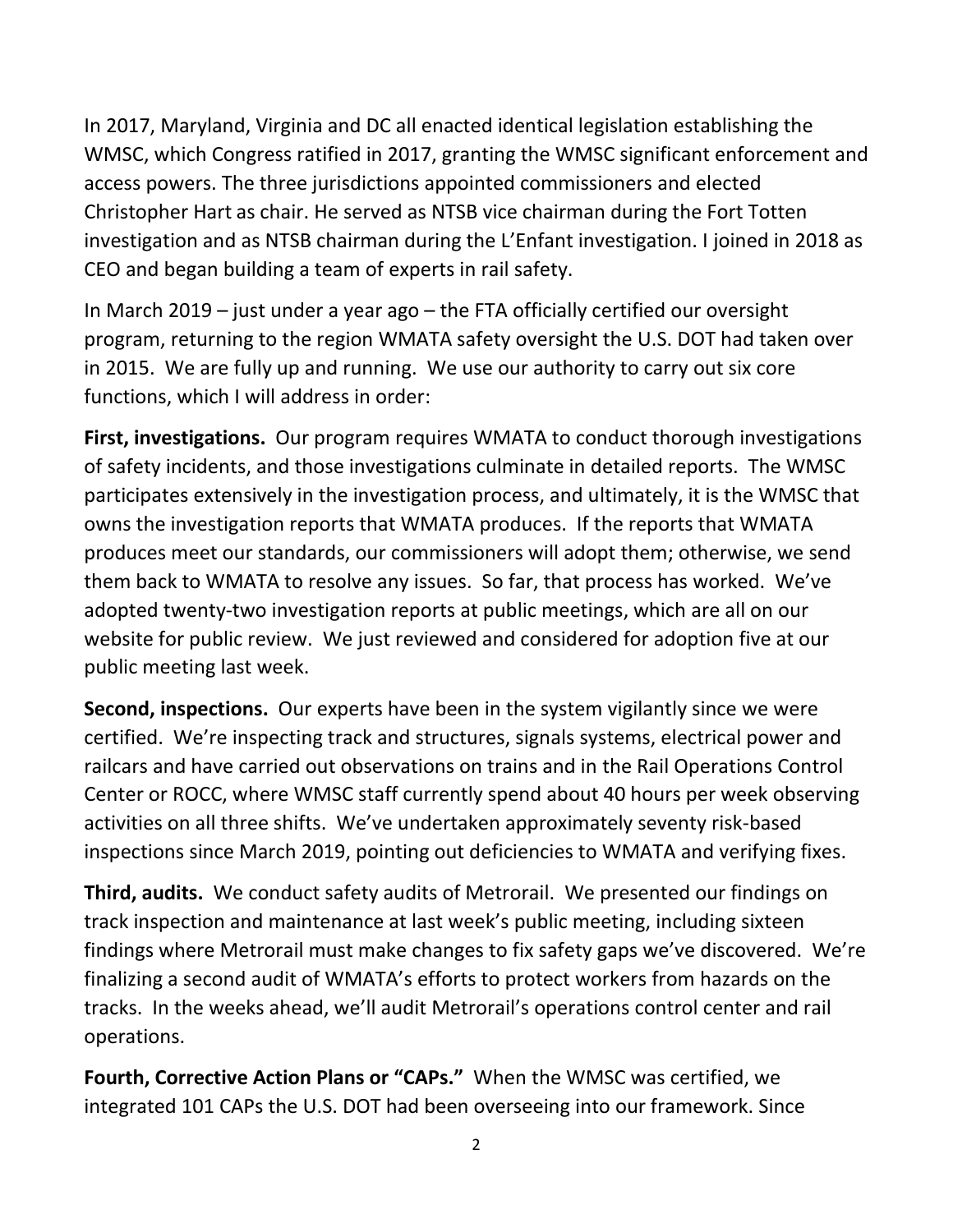certification, we've found WMATA has taken acceptable action to warrant closure of 49 CAPs. And based on our own investigations, we are issuing new findings that will necessitate new CAPs. Transparency is critical, so we are posting CAP updates on our website (wmsc.gov) to help the public evaluate progress. We are currently overseeing 46 open CAPs, and we have issued new safety findings that will result in several more CAPs.

**Fifth, emergency management.** L'Enfant was a wake-up call that WMATA and its regional partners needed to improve how they coordinate and communicate during emergencies. It appears WMATA has made significant strides through drills and exercises, but as we saw on December 10 of last year, WMATA still has more work to do. On that day, the operator of a train on the Red Line reported seeing "sparks" in a tunnel. What followed were a number of procedural and operational mistakes, many reminiscent of the factors that led to the L'Enfant disaster in 2015: Passengers put in proximity to a fire for an unacceptably long time; first responders in close proximity to a live third-rail electrical hazard; and, at the ROCC, chaos and confusion by managers yelling and issuing conflicting instructions. The WMSC issued findings to WMATA on necessary improvements, and WMATA is developing corrective action plans to make these improvements.

**Sixth, safety certification.** Finally, our last core function is overseeing the WMATA's safety certification of major capital projects, such as the Silver Line Phase 2. We have been conducting inspections and carrying out oversight of the project since before we were certified.

We're carrying out other key tasks. We'll evaluate WMATA's newly required Public Transportation Agency Safety Plan to determine if the plan meets federal requirements.

We've established a safety reporting portal on our website and invited public feedback. We've received numerous safety concerns, which we've raised with WMATA to ensure appropriate measures are taken.

Of the country's 31 SSOAs, we are the only one that stands on its own. We are not housed within a larger state transportation department or public utilities commission. This means we must carry out extensive administrative, legal and financial work on our own.